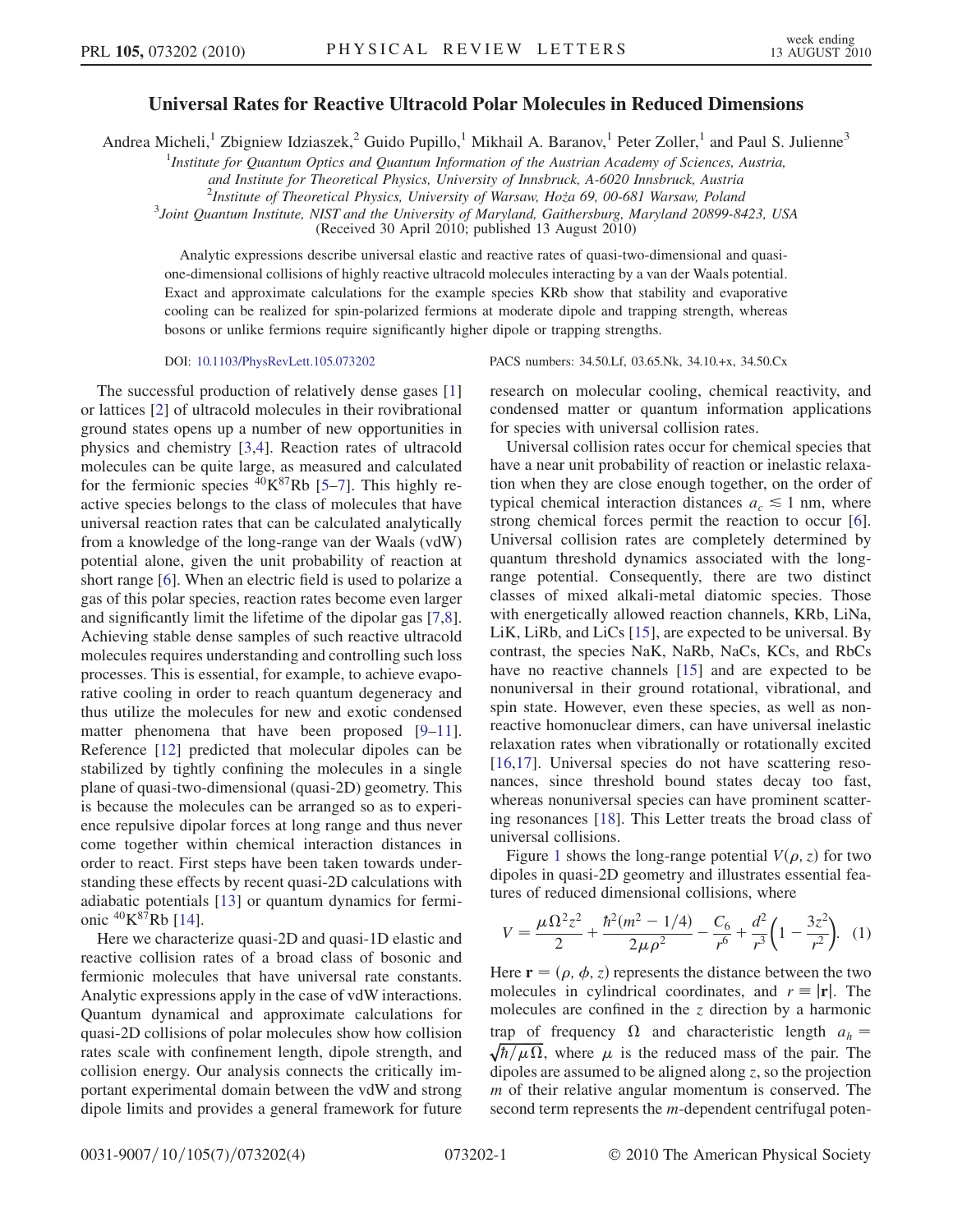<span id="page-1-0"></span>

<span id="page-1-1"></span>FIG. 1 (color online). Potential  $V(\rho, z)/\hbar\Omega$  versus  $\rho/a_h$  and  $z/a_h$  for  $|m| = 1$  for <sup>40</sup>K<sup>87</sup>Rb in a  $\Omega/2\pi = 50$  kHz trap, where  $a_h = 56.4$  nm,  $\bar{a} = 6.25$  nm with  $C_6 = 16130$  a.u. [[6,](#page-3-6)[28\]](#page-3-22). (a) vdW only case,  $d = 0$ ; (b) dipolar case for  $d = 0.2$  D (with  $1 D = 1 Debye = 3.336 \times 10^{-30}$  C m). Saddle points (white circles), (a) in-plane and (b) out-of-plane minimum action paths (dashed lines). Dotted half-circles indicate  $\bar{a}$  and  $a_d$ .

tial in 2D. The third term is the isotropic vdW potential, assuming the molecules are in their rotational ground state, with a vdW length  $\bar{a} = [2\pi/\Gamma(1/4)^2](2\mu C_6/\hbar^2)^{1/4}$ [\[16](#page-3-14)[,19\]](#page-3-17). The last term is the anisotropic dipolar potential, with induced dipole moment d and dipolar length  $a_d$  =  $\mu d^2/\hbar^2$ .

Our model relies on the separation of length scales:  $a_{\kappa} \gg a_{h} \gg \bar{a} \gg a_{c}$ , where  $a_{\kappa} = 2\pi/\kappa$  is the de Broglie wavelength for a collision with relative kinetic energy  $E_{\kappa} = \hbar^2 \kappa^2 / 2\mu$ . These inequalities are readily satisfied for experiments with <sup>40</sup>K<sup>87</sup>Rb, for which  $a_{\kappa}$ ,  $a_{h}$ , and  $\bar{a}$ can be on the order of hundreds of nanometers, tens of nanometers, and less than 10 nm, respectively. Under these conditions, collisions are essentially quasi-2D [\[20–](#page-3-18)[22](#page-3-19)] or, if additional confinement at frequency  $\Omega$  is provided along x, quasi-1D [\[23\]](#page-3-20). Figure [1\(a\)](#page-1-1) illustrates the quasi-2D vdW case with  $d = 0$  for  $|m| = 1$ , where the minimal-action path followed by the two colliding particles lies in the plane  $z = 0$  of the contour diagram of  $V(\rho, z)$ . The competition between the centrifugal barrier and the vdW attraction determines a single saddle point at a distance  $r \geq \bar{a}$ , separating the long-distance 2D-scattering region from the short-range "core,"  $r < \bar{a}$ , where the molecules are accelerated towards one another by the attractive potential and experience 3D scattering. Two additional outof-plane saddle points appear when d increases so  $a_d/\bar{a} \ge$  $2.71(\bar{a}/a_h)^{3/2}$ , as in Fig. [1\(b\),](#page-1-1) indicating a crossover to dipolar-dominated scattering, which is fully reached for  $a_d > a_h \gg \bar{a}$ . We show below that a strong enhancement of the ratio of elastic to reactive collisions in this regime will allow for an efficient cooling of the molecular gas.

Reference [[6\]](#page-3-6) characterized elastic and reactive collision rates for 3D collisions by a complex scattering length  $\tilde{a}_i(k)$ , where hk is the 3D momentum. For the special universal class of highly reactive molecules with unit short-range reaction probability,  $\tilde{a}_0(k) = (1 - i)\bar{a}$  for s-wave collisions of like bosons or unlike fermions, and

 $\tilde{a}_1(k) = (-1 - i)(k\bar{a})^2 \bar{a}_1$  for *p*-wave collisions of like fermions, with  $\bar{a}_1 \approx 1.064\bar{a}$  $\bar{a}_1 \approx 1.064\bar{a}$  $\bar{a}_1 \approx 1.064\bar{a}$  [6]. These explain the measured rates of 3D collisions of ultracold  $^{40}K^{87}Rb$  [[5](#page-3-4),[6\]](#page-3-6). Universal species have only incoming scattering current in the entrance channel in the vdW core of the collision,  $r <$  $\bar{a}$ , and this provides a universal boundary condition for both the vdW and dipolar cases illustrated in Fig. [1](#page-1-0).

Applying universal theory to quasi-1D and quasi-2D collisions in a vdW potential is straightforward for the  $d =$ 0 case by combining the methods and notation of Refs. [\[6](#page-3-6),[24](#page-3-21)]. We give here only the resultant formulas, valid for  $\kappa \bar{a} \ll 1$ . Assume the molecule is prepared in its vibrational, rotational, and spin ground state and in the ground state of confined motion. Only the first channel j of a coupled-channels expansion is needed near threshold for small d, and we set the index  $j = 0$  for like bosons and  $j =$ 1 for like fermions. Elastic and reactive collisions in N dimensions,  $N = 1, 2, 3$ , are described by an S-matrix element  $S_{jj} = \exp(i\theta_j)$  written in terms of a complex phase  $\theta_i(\kappa)$  with

$$
\tan \theta_j(\kappa) = i \frac{1 - S_{jj}(\kappa)}{1 + S_{jj}(\kappa)} = -\tilde{a}_j(\kappa) \kappa^{N-2},\qquad(2)
$$

<span id="page-1-2"></span>where  $\kappa = p$ , q, and k represents the momentum in 1D, 2D, and 3D, respectively [[24](#page-3-21)]. The quantity  $\tilde{a}_i(\kappa)$  on the right-hand side defines the complex scattering phase through

$$
\tilde{a}_j(\kappa) = \frac{L_j(\kappa)}{a_h^{3-N}} \frac{(-1)^j (1+r_j) - i}{1+r_j + r_j^2/2}.
$$
 (3)

Table [I](#page-2-0) gives the lengths  $L_i(\kappa)$  and ratios  $r_i(\kappa)$  for  $N =$ 1, 2, 3, where  $\xi_0 = \bar{a}/a_h$  and  $\xi_1 = \bar{a}_1 \bar{a}^2/a_h^3$ . For the case in Fig. [1](#page-1-0),  $\xi_0 = 0.111$ ,  $\xi_1 = 0.00145$ ,  $q = (1/126)$  nm<sup>-1</sup>, and  $q^2 a_h^2 = 0.200$  for  $E_{\kappa} = k_B 240$  nK, where  $k_B$  is Boltzmann's constant. Assuming  $\bar{a}/a_h \ll 1$ , we find  $r_j \ll$ 1, and the right-hand factor in Eq. ([3](#page-1-2)) can be approximated by  $(-1)^j - i$ , as in 3D [[6](#page-3-6)]. The lengths  $L_j$  change only weakly across dimensions  $N$ , so the scaling is mainly given by the factor  $a_h^{3-N}$ .

<span id="page-1-3"></span>The elastic  $\mathcal{K}_j^{\text{el}}$  and reactive  $\mathcal{K}_j^{\text{re}}$  scattering rate constants follow from the formulas in Ref. [\[24](#page-3-21)]:

$$
\mathcal{K}_{j}^{\text{el}} = \frac{\pi \hbar}{\mu} g_{j} \frac{|1 - S_{jj}|^{2}}{\kappa^{N-2}}, \quad \mathcal{K}_{j}^{\text{re}} = \frac{\pi \hbar}{\mu} g_{j} \frac{|1 - |S_{jj}|^{2}}{\kappa^{N-2}}, \quad (4)
$$

where  $g_0 = 1/\pi$ ,  $2/\pi$ , 2 and  $g_1 = 1/\pi$ ,  $4/\pi$ , 6 for molecules colliding in like spin states in  $N = 1, 2, 3$  dimensions, respectively, which take into account the N-fold degeneracy in  $j = 1$ . Unlike bosons and fermions have rate constants  $(\mathcal{K}_0 + \mathcal{K}_1)/2$ . The upper bound, or unitarity limit, on the rate constants follows immediately upon replacing the S-matrix expressions by their upper bounds  $|1 - S_{jj}|^2 \le 4$  and  $|1 - |S_{jj}|^2 \le 1$ , respectively. The elastic  $\Gamma_j^{\text{el}} = \mathcal{K}_j^{\text{el}} n$  and reactive  $\Gamma_j^{\text{re}} = \mathcal{K}_j^{\text{re}} n$  collision rates per particle are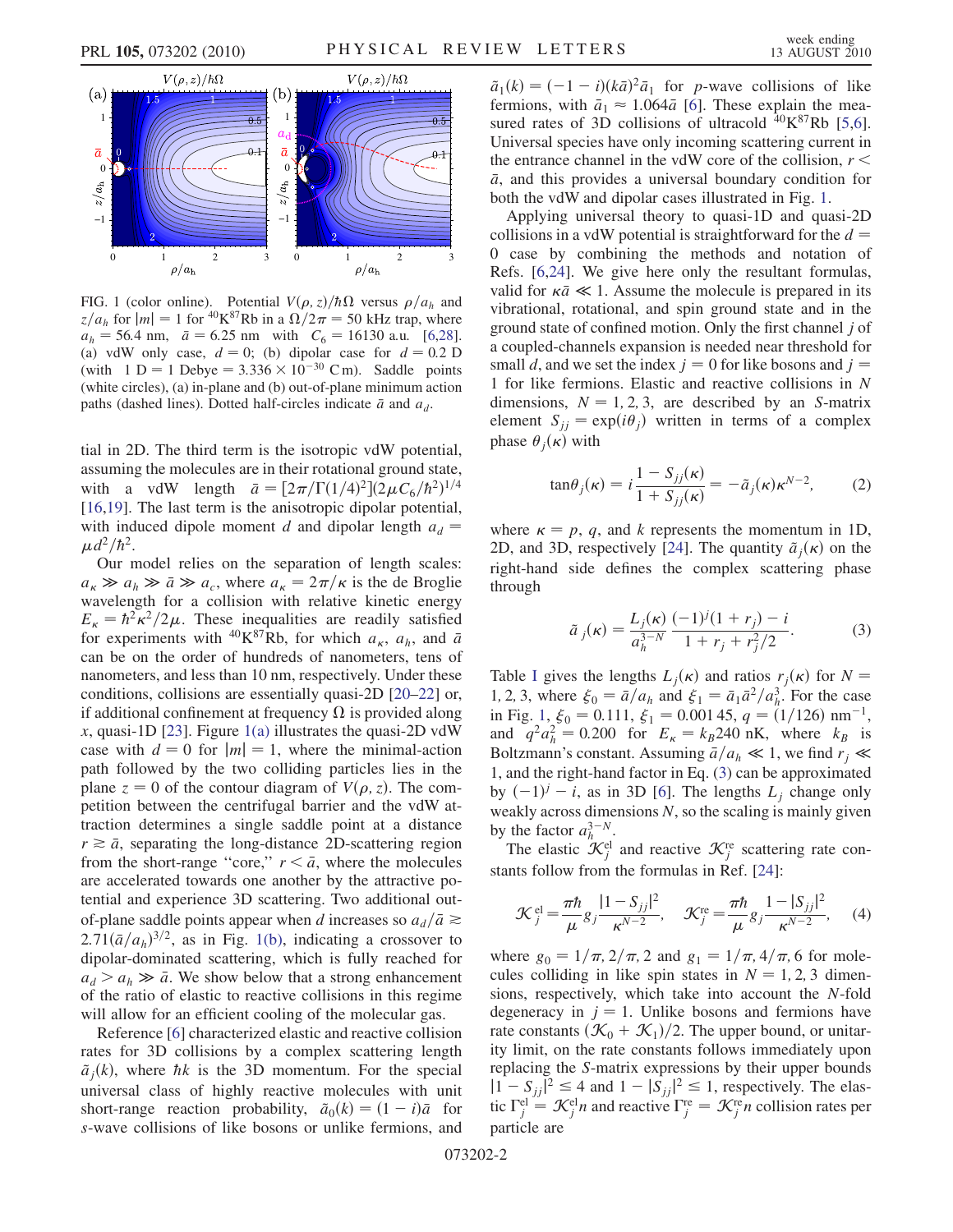<span id="page-2-1"></span>
$$
\Gamma_j^{\text{el}}(\kappa) = \frac{4\pi\hbar}{\mu} g_j L_j(\kappa) \frac{n}{a_h^{3-N}} f_j(\kappa) \eta_j(\kappa), \tag{5a}
$$

$$
\Gamma_j^{\text{re}}(\kappa) = \frac{4\pi\hbar}{\mu} g_j L_j(\kappa) \frac{n}{a_h^{3-N}} f_j(\kappa),\tag{5b}
$$

with  $n$  the density of the collision partner in  $N$  dimensions (units of cm<sup>-N</sup>) and  $n/a_h^{3-N}$  an equivalent 3D density (units of cm<sup>-3</sup>) for  $N = 1$  or 2 dimensions, and  $\eta_i(\kappa) =$  $2L_j(\kappa)\kappa^{N-2}/a_h^{3-N}$  gives the ratio of elastic to reactive collision rates. The factor  $f_j(\kappa) = [1 + r_j(\kappa) +$  $r_j(\kappa)^2/2 + \eta_j(\kappa) + \eta_j(\kappa)^2/2]^{-1}$  approaches unity as  $\kappa \to$ 0, except for  $j = 0$  for  $N = 1, 2$ , where  $f_0(p) \rightarrow$  $[pa_h/\xi_0]^2/8$  and  $f_0(q) \to \pi/2\ln^2[2B/\pi q^2 a_h^2]$ , respectively. However, for realistic traps and energies in the nK regime the full expression for  $f_0(q)$  is required in 2D, since the logarithmic term becomes dominant only at much lower energies. The expressions in Eqs. [\(5a](#page-2-1)) and [\(5b\)](#page-2-1) give the known threshold law limits for collision rates in reduced dimensions [\[20](#page-3-18)[,21,](#page-3-23)[23,](#page-3-20)[26](#page-3-24)]. The  $\Gamma_j^{\text{el}}(\kappa)/\Gamma_j^{\text{re}}(\kappa)$  ratio is  $\sqrt{\pi}(\kappa a_h)^{-1}$  times larger for quasi-2D than 3D, as found in Ref. [\[22\]](#page-3-19). Also,  $\Gamma_0^{\text{el}}(\kappa)$  for bosons agrees with the result of Ref. [\[20\]](#page-3-18) if the complex scattering length  $\bar{a}(1 - i)$  is introduced into their derivation.

We use both coupled-channels (CC) methods and analytical or semiclassical approximations to show the effect of the dipole moment on 2D collision rates. The former uses a spherical harmonic basis set and a renormalized Numerov method to propagate the wave function  $\Psi(\mathbf{r})$ with universal incoming wave boundary conditions in the vdW core [\[6](#page-3-6)] out to distances  $r \gg a_h$ . Then  $\Psi(\mathbf{r})$  is matched onto a cylindrical basis and propagated to larger  $\rho$  to yield the 2D S matrix. The numerical results agree with the vdW limits from Eqs. [\(3\)](#page-1-2) and ([4](#page-1-3)), Table [I](#page-2-0), and the dipolar results in Ref. [[14](#page-3-12)].

Elastic collisions are well-described by a unitarized Born approximation (UBA)  $S_{jj}^{\text{2D}} = (1 - iK_{jj}^{\text{2D}}) \times$  $(1 + iK_{jj}^{\text{2D}})^{-1}$ , where the K-matrix element in 2D includes the vdW term from Eq. [\(3\)](#page-1-2) plus the dipolar term:

<span id="page-2-2"></span>
$$
K_{jj}^{2D}(q) = -\tilde{a}_j^{2D}(q) + 2\sqrt{\pi} \frac{a_d}{a_h} \phi_j(q a_h),
$$
 (6)

with  $\phi_0(x) = -0.65471 + 0.94146x - 0.39010x^2 + \mathcal{O}(x^3)$ and  $\phi_1(x) = -0.35555x + 0.36042x^2 - 0.13417x^3 +$  $\mathcal{O}(x^4)$ . Equation [\(6](#page-2-2)) shows how the elastic rate constant scales with q,  $a_d$ , and  $a_h$ . Figures [2\(a\)](#page-2-3) and [3\(a\)](#page-3-25) show that

<span id="page-2-0"></span>TABLE I. Lengths  $L_i(\kappa)$  and ratios  $r_i(\kappa)$  defining the universal complex scattering phase in  $N$  dimensions;  $\zeta$  is the Riemann  $\zeta$  function,  $B = 0.905$  [\[20\]](#page-3-18), and  $W(0) = 0.328$  [\[25\]](#page-3-27).

| N              | 3D.                     | 2D                                                                                    | 1D                                              |
|----------------|-------------------------|---------------------------------------------------------------------------------------|-------------------------------------------------|
| $L_0$          | a                       | $\sqrt{\pi a}$                                                                        | $2\bar{a}$                                      |
| $L_1$<br>$r_0$ | $(k\bar{a})^2\bar{a}_1$ | $(3\sqrt{\pi}/2)(q\bar{a})^2\bar{a}_1$<br>$(2/\sqrt{\pi})\xi_0 \ln[2B/\pi q^2 a_h^2]$ | $6(p\bar{a})^2\bar{a}_1$<br>$2\xi_0 \zeta(1/2)$ |
| r <sub>1</sub> |                         | $(2/\sqrt{\pi})\xi_1W(0)$                                                             | $24\xi_1 \zeta(-1/2)$                           |

the UBA is an excellent approximation for dipolar bosons and fermions for a wide range of realistic  $E_a$ ,  $\Omega$ , and d.

Reaction rates can be estimated by using an instanton technique [[12](#page-3-10),[27](#page-3-26)] with  $V(\rho, z)$  to get the transmission probability  $P_j^{\text{2D}}$  for tunneling through the barrier separating the long-distance 2D-scattering region  $r \gg \bar{a}$  from the short-range vdW core  $r \leq \bar{a}$  (see Fig. [1\)](#page-1-0):

$$
P_j^{\text{2D}}(q) = A_j e^{-S_j^{\text{cl}}/\hbar}, \qquad S_j^{\text{cl}} = 2 \int_{\mathbf{r}_1}^{\mathbf{r}_2} ds \sqrt{2\mu [\tilde{V}_j(\mathbf{r}_j^{\text{cl}}) - E_q]}.
$$

Here,  $\mathbf{r}_j^{\text{cl}}$  is the path of minimal action given by the classical trajectory of a particle in the inverted potential with inner and outer turning points  $\mathbf{r}_1$  and  $\mathbf{r}_2$ , respectively, and  $S_j^{\text{cl}}$  the associated Euclidian action. We use  $\tilde{V}_j =$  $V_j + \hbar^2/8\mu \rho^2$  to take into account the semiclassical Langer correction to the centrifugal term in the potential  $(m^2 - 1/4 \rightarrow m^2)$ , ensuring correct threshold laws for  $P_j^{\text{2D}}(q)$ . We find  $A_1 = 1.0297(\bar{a}/a_h)$  by equating the analytic expression for  $P_1^{\text{2D}}(q)$  to the analytic  $1 - |S_{11}|^2$  in Eq. [\(4](#page-1-3)) in the vdW limit  $d \rightarrow 0$ , assuming  $A_i$  is independent of d for  $a_d \le a_h$ . Since  $S_0^{\text{cl}} \to 0$  as  $d \to 0$  due to the disappearance of a centrifugal barrier for  $j = 0$ , we set  $A_0 = 1$  to ensure unitarity is satisfied and only use  $S_0^{\text{cl}}$  to estimate  $\mathcal{K}_0^{\text{el}}$  at finite d where a barrier exists and  $a_d \leq a_h$ .

Figure [2](#page-2-4) shows that the variation of  $\mathcal{K}^{el}_{1}/(E_q/k_B)$  and  $\mathcal{K}_{1}^{\text{re}}/(E_{q}/k_{B})$  with energy is relatively weak. As in 3D,  $\mathcal{K}_{1}^{\text{re}}/(E_q/k_B)$  is independent of  $E_q$  at low d, but quite unlike in 3D [\[7,](#page-3-5)[8](#page-3-7)], it decreases relative to the vdW limit when  $d$  increases. The instanton method gives the qualitative explanation. At small  $d$ , the barrier to the in-plane path increases with d, thus decreasing  $\mathcal{K}_1^{\text{re}}$ . As d increases, the existence of out-of-plane saddle points gives alternative paths with a lower barrier, so  $\mathcal{K}_1^{\text{re}}$  starts to increase. As d increases more, the increasing out-of-plane barrier strength

<span id="page-2-4"></span>

<span id="page-2-3"></span>FIG. 2 (color online). Quasi-2D rate constants per energy,  $K_1/(E_q/k_B)$ , for elastic (a) and reactive (b) collisions of identical KRb fermions ( $j = 1$ ) versus dipole strength d for an  $\Omega/2\pi$  = 50 kHz trap ( $a_d = a_h$  for  $d = 0.25$  D) and different  $E_q/k_B$ ; CC (solid lines) and UBA/instanton (dashed lines). The inset in (b) shows the ratio  $\eta_1 = \Gamma_1^{\text{el}}(\kappa) / \Gamma_1^{\text{re}}(\kappa)$ .

073202-3